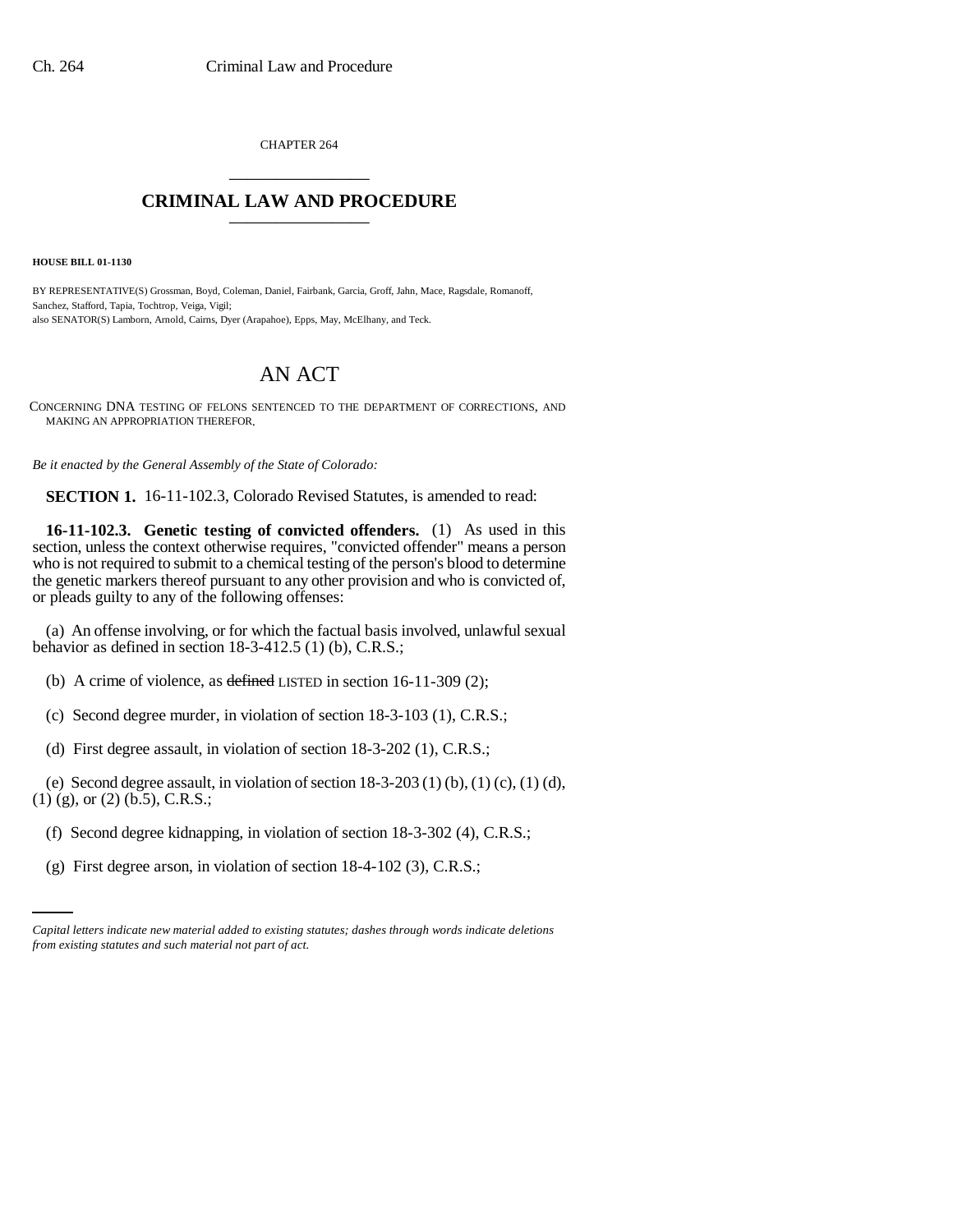(h) Burglary in the first degree, in violation of section 18-4-202, C.R.S.;

(i) Aggravated robbery, in violation of section 18-4-302 (4), C.R.S.; or

(j) Any felony when the person was previously convicted of, or pled guilty to one or more of the offenses listed in paragraphs (a) to (i) of this subsection (1).

(1.5) SUBJECT TO AVAILABLE APPROPRIATIONS, BEGINNING MARCH 31, 2002 EVERY FELON WHO IS SENTENCED TO THE CUSTODY OF THE EXECUTIVE DIRECTOR OF THE DEPARTMENT OF CORRECTIONS SHALL SUBMIT TO AND PAY FOR A CHEMICAL TESTING OF THE OFFENDER'S BLOOD TO DETERMINE THE GENETIC MARKERS THEREOF PRIOR TO THE PERSON'S DISCHARGE OR RELEASE TO PAROLE.

(2) (a) Every convicted offender who, as of July 1, 2000, is in the custody of the executive director of the department of corrections for an offense described in subsection (1) of this section shall submit to and pay for a chemical testing of the offender's blood to determine the genetic markers thereof prior to the person's release from custody.

(b) Every convicted offender who, as of July 1, 2000, is in a county jail or a community corrections facility pursuant to article 27 of title 17, C.R.S., for an offense described in subsection (1) of this section shall submit to and pay for a chemical testing of the offender's blood to determine the genetic markers thereof.

(c) Every convicted offender who, as of July 1, 2000, is on parole for an offense described in subsection (1) of this section shall submit to and pay for a chemical testing of the offender's blood to determine the genetic markers thereof.

(d) Every convicted offender who, as of July 1, 2000, is on probation for an offense described in subsection (1) of this section shall submit to and pay for a chemical testing of the offender's blood to determine the genetic markers thereof.

(3) Collection of the blood samples required by  $\frac{1}{2}$  and  $\frac{1}{2}$  and SUBSECTION (1.5) OF THIS SECTION AND PARAGRAPH (b) of subsection (2) of this section shall be collected at least thirty days prior to the person's DISCHARGE OR release from custody. Collection of the blood samples required by  $\frac{1}{2}$  paragraphs PARAGRAPH (c) and (d) of subsection (2) of this section shall be collected prior to June 30, 2001.

(4) The judicial department, the department of corrections, a sheriff, or a contractor may use reasonable force to obtain blood samples in accordance with this section using medically recognized procedures. In addition, an offender's APERSON'S refusal to comply with this section may be grounds for revocation or denial of parole or probation.

(5) Any moneys received from offenders pursuant to this section shall be deposited in the offender identification fund created in section 24-33.5-415.6, C.R.S.

(6) The Colorado bureau of investigation is directed to conduct the chemical testing of the blood obtained pursuant to this section. The results thereof shall be filed and maintained by the Colorado bureau of investigation and shall be furnished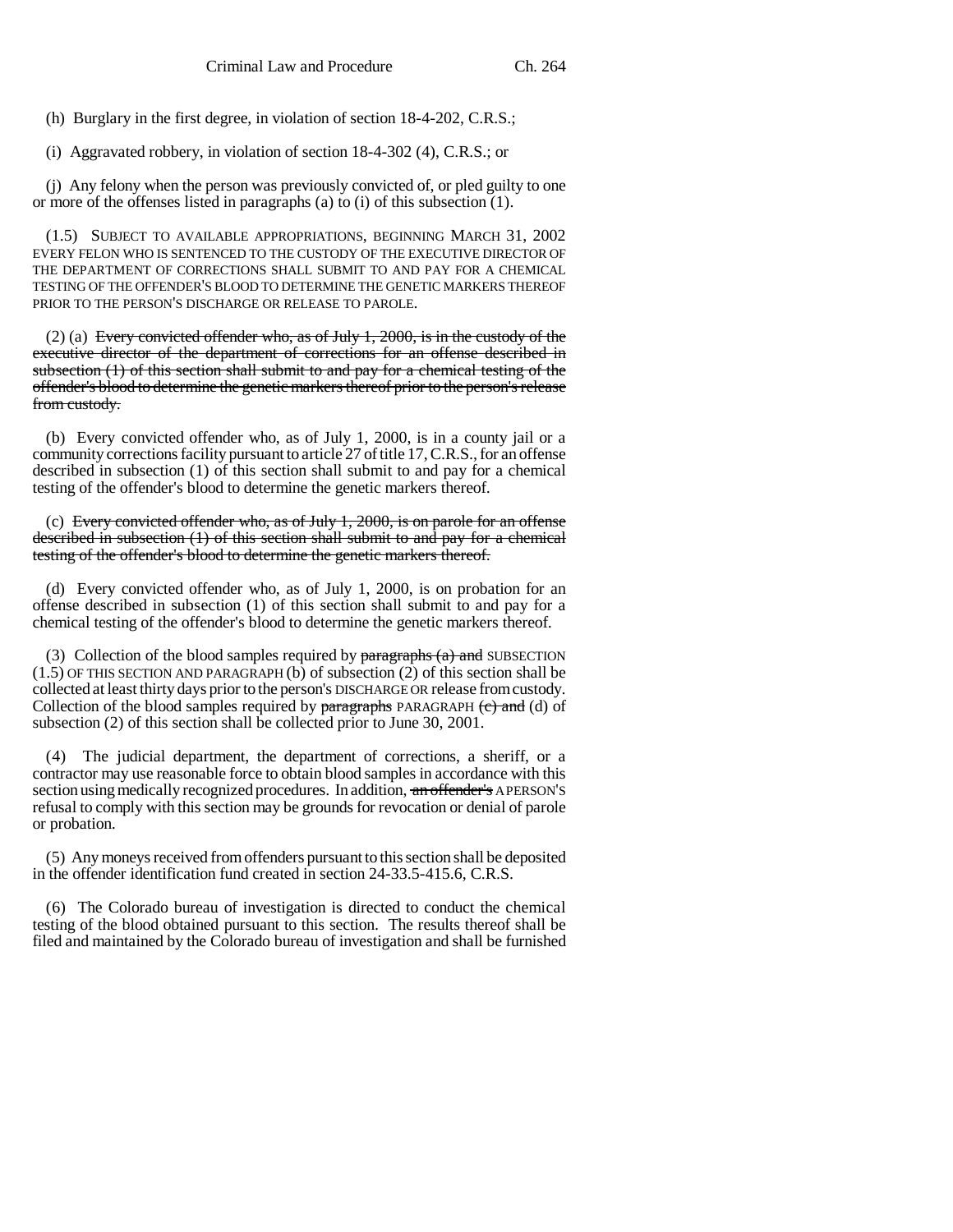to any law enforcement agency upon request.

**SECTION 2.** 16-11-104 (1) (a), Colorado Revised Statutes, is amended to read:

**16-11-104. Genetic testing.** (1) (a) (I) In the case of any offender who is convicted of OR PLEADS GUILTY OR NOLO CONTENDRE TO an offense involving unlawful sexual behavior or for which the underlying factual basis involves unlawful sexual behavior, if the court sentences the offender directly to incarceration in a county jail or to a community corrections facility pursuant to article 27 of title 17, C.R.S., the court shall also order that the offender submit to and pay for a chemical testing of the offender's blood to determine the genetic markers thereof.

(II) An offender shall submit to and pay for a chemical testing of the offender's blood to determine the genetic markers thereof if the offender is sentenced directly to incarceration in a county jail or to a community corrections facility pursuant to article 27 of title 17, C.R.S., for the conviction of OR ENTRY OF A GUILTY OR NOLO CONTENDRE PLEA TO any of the following offenses occurring on or after July 1, 2000:

(A) A crime of violence, as defined LISTED in section 16-11-309 (2);

(B) Murder in the second degree, in violation of section 18-3-103 (1), C.R.S.;

(C) Assault in the first degree, in violation of section 18-3-202 (1), C.R.S.;

(D) Assault in the second degree, in violation of section 18-3-203 (1) (b), (1) (c), (1) (d), (1) (g), or (2) (b.5), C.R.S.;

- (E) Second degree kidnapping, in violation of section 18-3-302 (4), C.R.S.;
- (F) First degree arson, in violation of section 18-4-102 (3), C.R.S.;
- (G) First degree burglary, in violation of section 18-4-202, C.R.S.;
- (H) Aggravated robbery, in violation of section 18-4-302 (4), C.R.S.;
- (I) Second degree burglary, in violation of section 18-4-203, C.R.S.; and
- (J) Third degree burglary, in violation of section 18-4-204, C.R.S.

**SECTION 3.** 17-2-201 (5) (g), (5) (h), and (5) (i), Colorado Revised Statutes, are amended to read:

**17-2-201.** State board of parole.  $(5)(g)(I)$  As a condition of parole, the board shall require any offender convicted of OR WHO PLEAD GUILTY OR NOLO CONTENDRE TO an offense for which the factual basis involved a sexual assault as defined in part 4 of article 3 of title 18, C.R.S., to submit to chemical testing of his OR HER blood to determine the genetic markers thereof and to chemical testing of his OR HER saliva to determine the secretor status thereof. Such testing shall occur prior to the offender's release from incarceration, and the results thereof shall be filed with and maintained by the Colorado bureau of investigation. The results of such tests shall be furnished to any law enforcement agency upon request.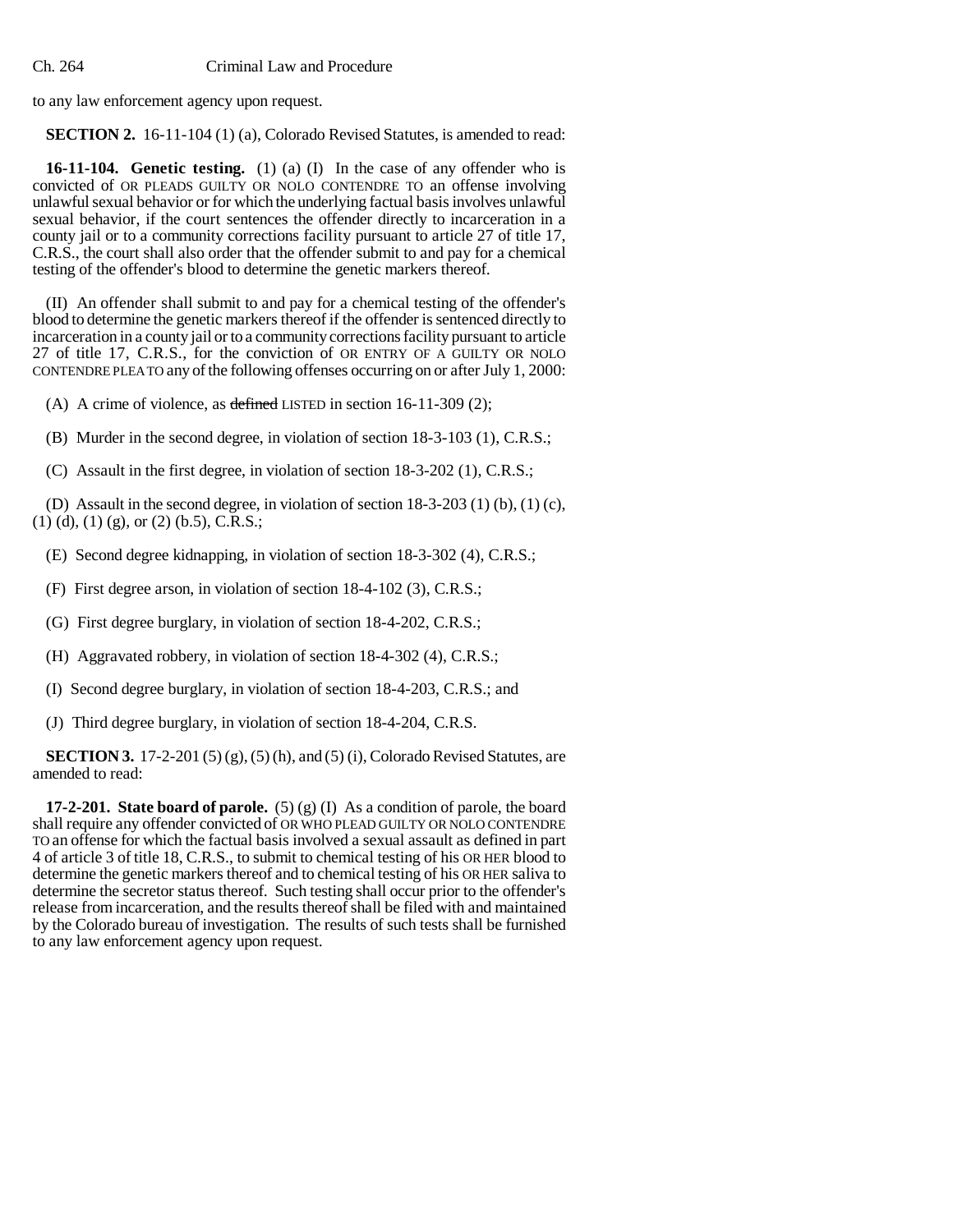(II) The provisions of this paragraph (g) shall apply to any person who is paroled on or after May 29, 1988, and to any person whose parole conditions are modified by the board on or after said date.

(III) Any costs of implementing this paragraph (g) shall be derived solely from appropriations made from moneys in the victims assistance and law enforcement fund created pursuant to section 24-33.5-506, C.R.S.

(h) (I) As a condition of parole, the board may require any person found guilty of OR WHO PLEADS GUILTY OR NOLO CONTENDRE TO a sexual offense under the department's code of penal discipline to submit to a testing of the person's blood to determine the genetic markers thereof and to chemical testing of his or her saliva to determine the secretor status thereof.

(II) If such testing is required, it shall occur prior to the offender's release from incarceration, and the results thereof shall be filed with and maintained by the Colorado bureau of investigation. The results of such test shall be furnished to any law enforcement agency upon request.

(III) The provisions of this paragraph (h) shall apply to any person who is so adjudicated for an act committed on or after July 1, 1999.

(i) (I) The offender shall submit to chemical testing of his or her blood to determine the genetic markers thereof and to chemical testing of his or her saliva to determine the secretor status thereof as a condition of parole for conviction of any of the following offenses:

 $(A)$  A crime of violence, as defined in  $16-11-309(2)$ , C.R.S.;

(B) Second degree murder, in violation of section 18-3-103 (1), C.R.S.;

(C) First degree assault, in violation of section 18-3-202 (1), C.R.S.;

(D) Second degree assault, in violation of section  $18-3-203(1)(b)$ ,  $(1)(c)$ ,  $(1)(d)$ ,  $(1)$  (g), or (2) (b.5), C.R.S.;

(E) Second degree kidnapping, in violation of section 18-3-302 (4), C.R.S.;

(F) First degree arson, in violation of section 18-4-102 (3), C.R.S.;

(G) Burglary in the first degree, in violation of section 18-4-202, C.R.S.;

(H) Aggravated robbery, in violation of section 18-4-302 (4), C.R.S.

(II) Such testing shall occur prior to the offender's release from incarceration, and the results thereof shall be filed with and maintained by the Colorado bureau of investigation. The results of such tests shall be furnished to any law enforcement agency upon request.

(III) The provisions of this paragraph (i) shall apply to any person who is convicted of an offense committed on or after July 1, 1999.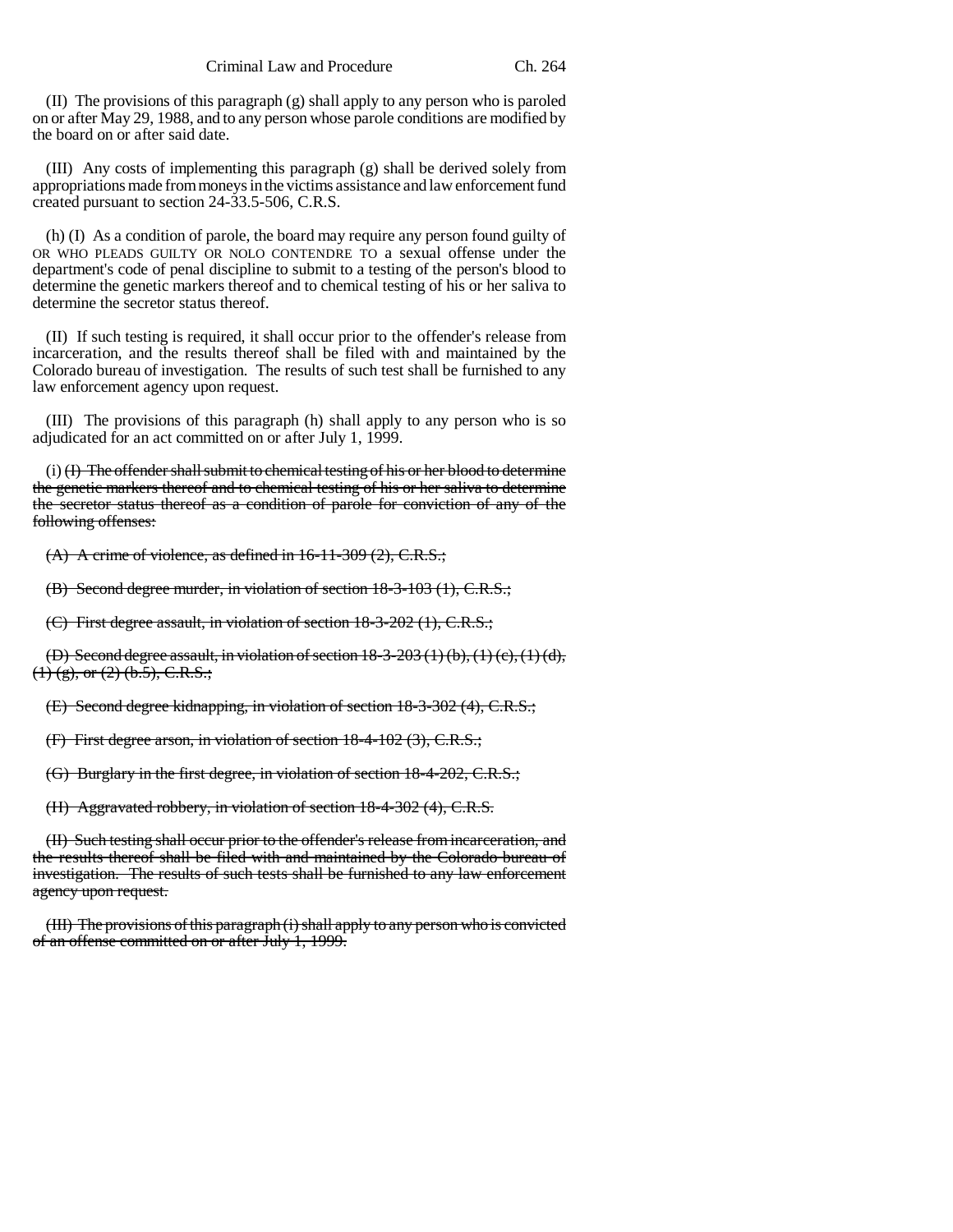**SECTION 4.** 17-22.5-202 (3) (b.5) (II), Colorado Revised Statutes, is amended to read:

**17-22.5-202. Ticket to leave - discharge - clothes, money, transportation.** (3) Prior to the release from a correctional facility by discharge or parole of any person imprisoned for the commission of a child abuse offense which occurred within the state of Colorado, the executive director shall:

(b.5) (II) In addition, the department shall require any offender convicted of OR WHO PLEADS GUILTY OR NOLO CONTENDRE TO an offense involving unlawful sexual behavior or for which the factual basis involved unlawful sexual behavior as defined in section 18-3-412.5 (1), C.R.S., to submit to chemical testing of the offender's blood to determine the genetic markers thereof and to chemical testing of the offender's saliva to determine the secretor status thereof. Such testing shall occur prior to the offender's release from incarceration, and the results thereof shall be filed with and maintained by the Colorado bureau of investigation. The results of such tests shall be furnished to any law enforcement agency upon request.

**SECTION 5.** 16-11-308 (4.5) (a) (I), Colorado Revised Statutes, is amended to read:

**16-11-308. Custody of department of corrections - procedure.** (4.5) (a) While confined in the diagnostic center, the following offenders shall submit to a chemical testing of the offender's blood to determine the genetic markers:

(I) Any offender sentenced on or after July 1, 2000, as a habitual offender pursuant to the provisions of section  $16-11-101$  16-13-101; and

**SECTION 6.** Part 4 of article 22.5 of title 17, Colorado Revised Statutes, is amended BY THE ADDITION OF A NEW SECTION to read:

**17-22.5-407. Genetic testing as condition of parole.** ANY OFFENDER DISCHARGED FROM A CORRECTIONAL FACILITY ON OR AFTER JULY 1, 2000, NOT SUBJECT TO PAROLE SHALL SUBMIT TO A CHEMICAL TESTING OF THE OFFENDER'S BLOOD TO DETERMINE THE GENETIC MARKERS THEREOF. SUCH TESTING SHALL OCCUR AT LEAST NINETY DAYS PRIOR TO THE OFFENDER'S RELEASE FROM INCARCERATION, AND THE RESULTS THEREOF SHALL BE FILED WITH AND MAINTAINED BY THE COLORADO BUREAU OF INVESTIGATION. THE RESULTS OF SUCH TESTS SHALL BE FURNISHED TO ANY LAW ENFORCEMENT AGENCY UPON REQUEST.

**SECTION 7. Appropriation.** (1) In addition to any other appropriation, there is hereby appropriated, out of any moneys in the general fund not otherwise appropriated, to the department of corrections, for allocation to the medical services subprogram, for the fiscal year beginning July 1, 2001, the sum of fifteen thousand nine hundred twenty-one dollars  $(\$15,921)$  and 0.3 FTE, or so much thereof as may be necessary, for the implementation of this act.

(2) In addition to any other appropriation, there is hereby appropriated, out of any moneys in the general fund not otherwise appropriated, to the department of public safety, for allocation to the Colorado bureau of investigation, for the fiscal year beginning July 1, 2001, the sum of ninety-four thousand eight dollars (\$94,008) and